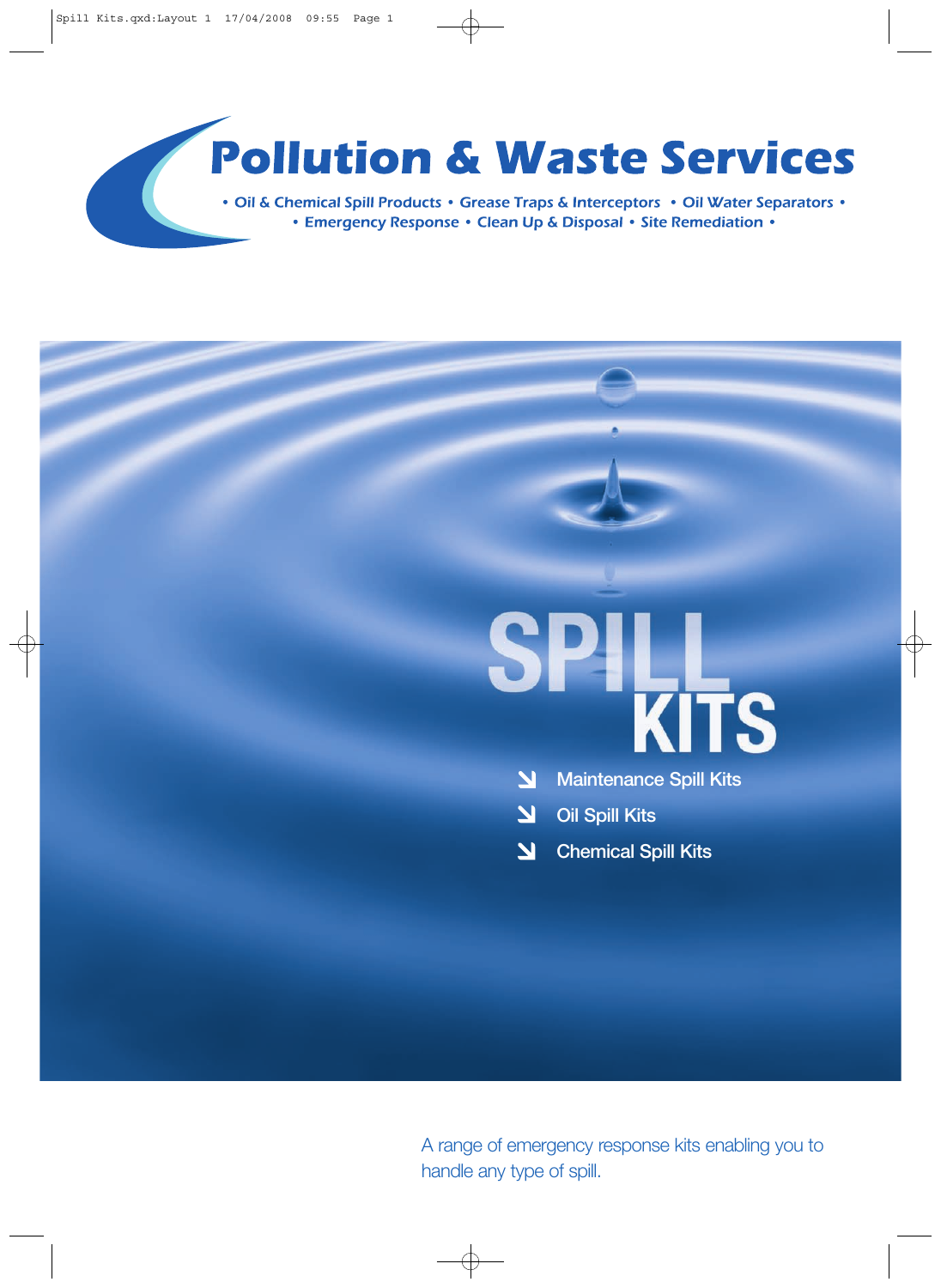#### **SPILL KITS**

# **SPILL KITS**

**A RANGE OF EMERGENCY RESPONSE KITS ENABLING YOU TO HANDLE ANY TYPE OF SPILL.**

Meet with EA guidelines and legislation and assist with ISO 14001 compliance.

### What kinds of liquid are most likely to be spilt?

**Choose Maintenance kits for oil coolants, water, detergents and mild chemical solutions.** 

**Choose Chemical kits for acids, caustics and corrosive chemicals.** 

**Choose Oil kits for hydrocarbons - diesel, petrol, oil based paints, lubricants and solvents.**

**All spill kits contain clear, easy to follow instructions, check list of contents, re-order sheet, emergency call out number should you require assistance, one set of gloves and goggles and at least one disposal bag and tie for safe disposal of used absorbents.**

# **STANDARD KITS**

#### **PERSONAL SAFETY KIT**



A must for all spillage response. Place in or near all spill clean up equipment. Full specification and approvals available. High protective level.

| <b>Contents</b> | <b>Quantity</b> |
|-----------------|-----------------|
| Coverall        |                 |
| Overshoes       |                 |
| Goggles         |                 |
| Gloves          |                 |

| <b>Product</b>                    | Code      | <b>Absorbency (L)</b> | Fit               | Quantity |
|-----------------------------------|-----------|-----------------------|-------------------|----------|
| Oil & Solvent Personal Safety Kit | 0380/OIL  | N/A                   | One size fits all |          |
| Chemical Personal Safety Kit      | 0380/CHEM | N/A                   | One size fits all |          |

#### **DRIZIT MINI KIT 1**

| ŌIL                          |             | behind seat)<br>• In storage areas.<br>• To deal with small spills. | • Carry in small vans, either in cab (under or<br>• Clear plastic snap handle bag. Easy to follow<br>instructions. Easy contents check. |                 |
|------------------------------|-------------|---------------------------------------------------------------------|-----------------------------------------------------------------------------------------------------------------------------------------|-----------------|
|                              |             | <b>Contents</b>                                                     | <b>Quantity</b>                                                                                                                         |                 |
| <b>Children</b>              |             | Pads 40 x 52 cm                                                     | 10                                                                                                                                      |                 |
|                              |             | Sock 125 x 7.5cm                                                    | 2                                                                                                                                       |                 |
|                              |             | Dammit Slab<br>Disposal Bag & Tie                                   |                                                                                                                                         |                 |
|                              |             | Gloves                                                              |                                                                                                                                         |                 |
|                              |             | Goggles                                                             |                                                                                                                                         |                 |
|                              |             |                                                                     |                                                                                                                                         |                 |
| <b>Product</b>               | Code        | <b>Absorbency (L)</b>                                               | <b>Size</b>                                                                                                                             | <b>Quantity</b> |
| Oil Mini Spill Kit 1         | 0170/MINI/1 | $15 - 17$                                                           | 50cm x 50cm x 12cm                                                                                                                      | $\overline{1}$  |
| Chemical Mini Spill Kit 1    | 0270/MINI/1 | $10 - 15$                                                           | $50cm \times 50cm \times 12cm$                                                                                                          | 1               |
| Maintenance Mini Spill Kit 1 | 0370/MINI/1 | $10 - 15$                                                           | 50cm x 50cm x 12cm                                                                                                                      | 1               |

#### **DRIZIT MINI KIT 2**



|  |  |  | . For fast response to any small spill. |  |  |  |  |
|--|--|--|-----------------------------------------|--|--|--|--|
|--|--|--|-----------------------------------------|--|--|--|--|

- Ideal for carriers who occasionally carry small quantities of liquid and in areas of small storage.
- Container: Clear plastic snap handle bag. Easy to follow instructions. Easy contents check.

| Contents           | Quantity |
|--------------------|----------|
| Pads 40 x 52 cm    | 20       |
| Sock 125 x 7 5cm   | З        |
| Dammit Slab        |          |
| Disposal Bag & Tie |          |
| Gloves             |          |
| Goggles            |          |

| <b>Product</b>               | Code        | <b>Absorbency (L)</b> | <b>Size</b>        | <b>Quantity</b> |
|------------------------------|-------------|-----------------------|--------------------|-----------------|
| Oil Mini Spill Kit 2         | 0170/MINI/2 | $26 - 30$             | 50cm x 50cm x 14cm | $\mathbf{1}$    |
| Chemical Mini Spill Kit 2    | 0270/MINI/2 | $17 - 20$             | 50cm x 50cm x 14cm |                 |
| Maintenance Mini Spill Kit 2 | 0370/MINI/2 | $17 - 20$             | 50cm x 50cm x 14cm |                 |

#### **DRIZIT ECONOMY 25 KIT**



| The economy kits are provided in boxes made       |
|---------------------------------------------------|
| from recycled board. The absorbents are of the    |
| highest Drizit quality. The combination is a very |
| well priced kit for use anywhere.                 |

| <b>Contents</b>      | Quantity |
|----------------------|----------|
| Pads 40 x 52cm       | 25       |
| Socks 125 x 7.5cm    | 2        |
| Dammit slah          |          |
| Disposal bag and tie |          |
| Gloves               |          |
| Goggles              |          |

| <b>Product</b>               | Code        | <b>Absorbency (L)</b> | <b>Size</b>            | <b>Quantity</b> |
|------------------------------|-------------|-----------------------|------------------------|-----------------|
| Oil ECO 25 Spill Kit         | 0170/BOX/25 | $26 - 30$             | 54cm x 42cm x 15.5cm 1 |                 |
| Chemical ECO 25 Spill Kit    | 0270/BOX/25 | $17 - 20$             | 54cm x 42cm x 15.5cm 1 |                 |
| Maintenance ECO 25 Spill Kit | 0370/BOX/25 | $17 - 20$             | 54cm x 42cm x 15.5cm 1 |                 |

#### **DRIZIT ECONOMY 65 KIT**



The economy kits are provided in boxes made from recycled board. The absorbents are of the highest Drizit quality. The combination is a very well priced kit for use anywhere.

| <b>Contents</b>                      | Quantity |
|--------------------------------------|----------|
| Pads 40 x 52cm                       | 75       |
| Socks 125 x 7.5cm                    | 3        |
| Cushions $55 \times 35 \times 10$ cm | 1        |
| Dammit slab                          |          |
| Disposal bag and tie                 |          |
| Gloves                               |          |
| Goaales                              |          |

| <b>Product</b>               | Code        | <b>Absorbency (L)</b> | <b>Size</b>          | <b>Quantity</b> |
|------------------------------|-------------|-----------------------|----------------------|-----------------|
| Oil ECO 65 Spill Kit         | 0170/BOX/65 | $80 - 95$             | 54cm x 42cm x 45cm 1 |                 |
| Chemical ECO 65 Spill Kit    | 0270/BOX/65 | $50 - 62$             | 54cm x 42cm x 45cm   |                 |
| Maintenance ECO 65 Spill Kit | 0370/BOX/65 | $50 - 62$             | 54cm x 42cm x 45cm   |                 |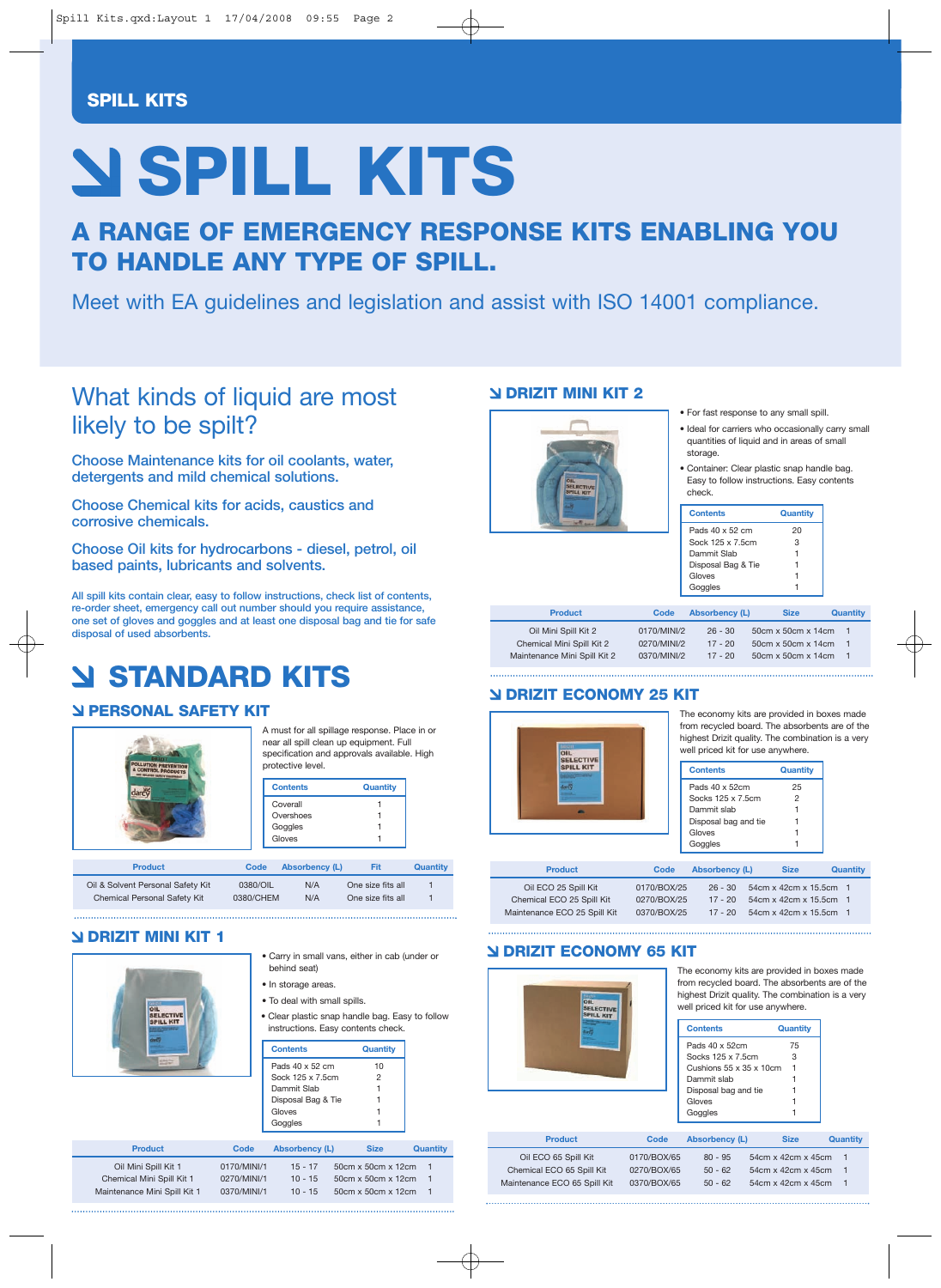#### **www.pwsireland.ie ORDER HOTLINE 1890 93 09 33**











**SPILL KIT 50 SPILL KIT 70 SPILL KIT 90 SPILL KIT 110 SPILL KIT 300**













**SPILL KIT 460 SPILL KIT 240 SPILL KIT 340 SPILL KIT 660 SPILL KIT 1000 SPILL KIT 1100**

 $\overline{\bigoplus}$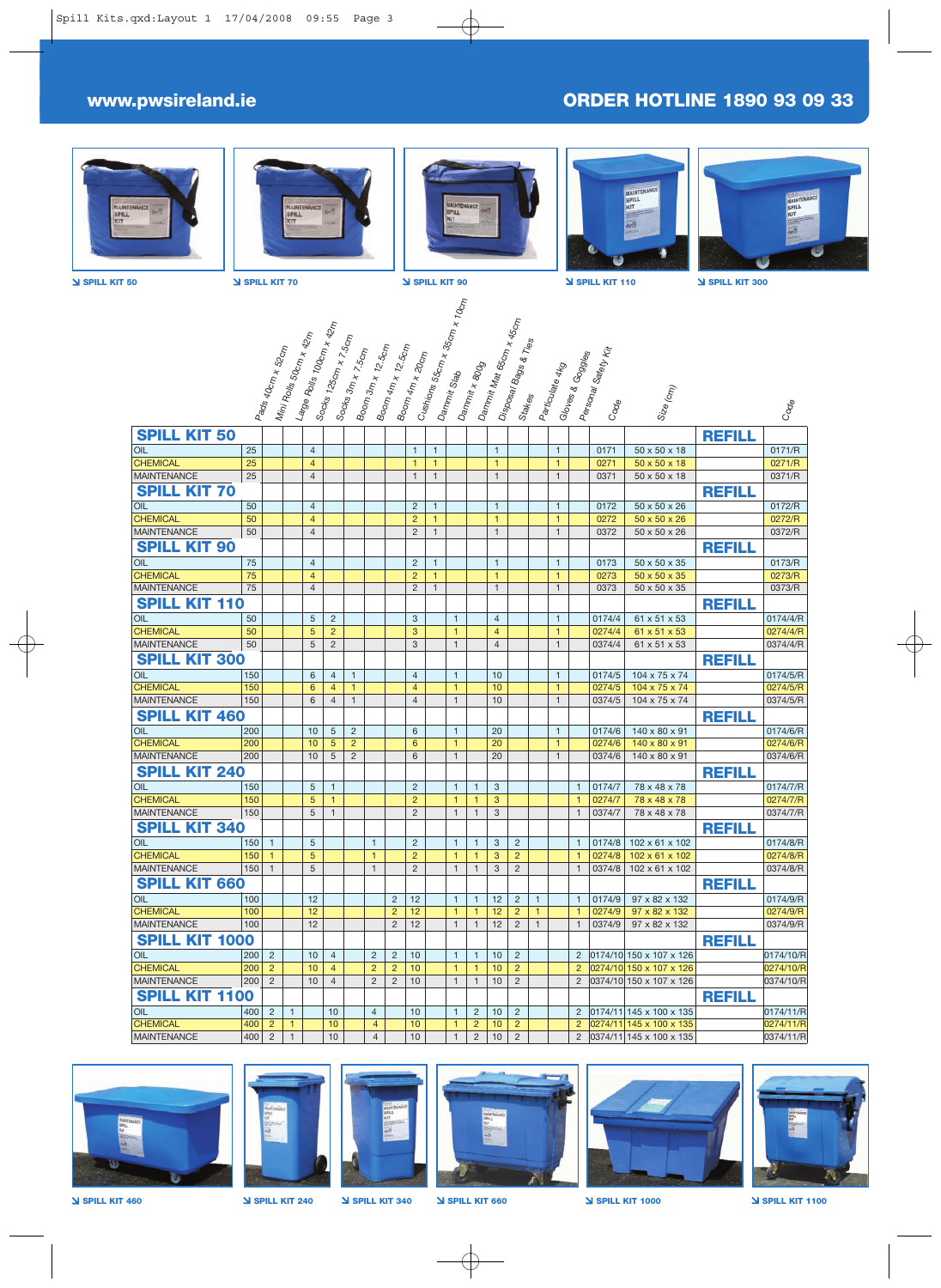#### **SPILL KITS**

# **SPECIALIST KITS**

**As well as our standard range of kits, we have developed a specialist range of spill kits. These kits are designed for use in specific spill situations or for positioning in specific locations including on vehicles and in labs.** 

#### **DRIZIT DRIP TRAY KITS**



Absorbents are contained in a deep sided drip tray, ideal for vehicles and production areas. Heat sealed in clear plastic with instructions for use on top.

| <b>Contents</b>             | Quantity       |
|-----------------------------|----------------|
| Pads 40 x 52cm              | 25             |
| Socks 125 x 7.5cm           | $\overline{2}$ |
| Dammit slab                 |                |
| Disposal bag and tie        |                |
| Gloves                      |                |
| Goggles                     |                |
|                             |                |
| ا از دید میده مانند میکند ک | ----           |

| <b>Product</b>                  | Code      | <b>Absorbency (L)</b> | <b>Size</b>            | Quantity |
|---------------------------------|-----------|-----------------------|------------------------|----------|
| Oil Drip Tray Spill Kit         | 0170/TRAY | $26 - 30$             | 59.5cm x 35cm x 11cm 1 |          |
| Chemical Drip Tray Spill Kit    | 0270/TRAY | $17 - 20$             | 59.5cm x 35cm x 11cm 1 |          |
| Maintenance Drip Tray Spill Kit | 0370/TRAY | $17 - 20$             | 59.5cm x 35cm x 11cm 1 |          |
|                                 |           |                       |                        |          |

#### **MERCURY SPILL KIT**



Mercury Spill Kit

 $\blacktriangle$ 

Kit developed with mercury safety experts and pharmacy department, University Hospital .<br>London. Supplied in tough durable mini case. Highly visible for emergencies. Easy to follow instructions inside.

|                |        | <b>Contents</b>      | <b>Quantity</b>               |                 |
|----------------|--------|----------------------|-------------------------------|-----------------|
|                |        | Scoop                |                               |                 |
|                |        | Absorbent alloy wool |                               |                 |
|                |        | 1" brush             |                               |                 |
|                |        | Microfined sulphur   |                               |                 |
|                |        | Calcium hydroxide    |                               |                 |
|                |        | Waste container      |                               |                 |
|                |        | Gloves               | 2                             |                 |
|                |        | Mask                 |                               |                 |
|                |        | Syringe              |                               |                 |
|                |        |                      |                               |                 |
| <b>Product</b> | Code   | <b>Absorbency</b>    | <b>Size</b>                   | <b>Quantity</b> |
| cury Spill Kit | 0276/M | N/A                  | $23cm \times 20cm \times 9cm$ |                 |

| ,我们也不会有一个人的事情。""我们的人,我们也不会有一个人的人,我们也不会有一个人的人,我们也不会有一个人的人,我们也不会有一个人的人,我们也不会有一个人的人,<br>第二百一十一章 第二百一十一章 第二百一十一章 第二百一十一章 第二百一章 第二百一章 第二百一章 第二百一章 第二百一章 第二百一章 第二百一章 第二百一章 第 |  |  |
|------------------------------------------------------------------------------------------------------------------------------------------------------------------------|--|--|
|                                                                                                                                                                        |  |  |
|                                                                                                                                                                        |  |  |
|                                                                                                                                                                        |  |  |
|                                                                                                                                                                        |  |  |
|                                                                                                                                                                        |  |  |
|                                                                                                                                                                        |  |  |
|                                                                                                                                                                        |  |  |
|                                                                                                                                                                        |  |  |
|                                                                                                                                                                        |  |  |
|                                                                                                                                                                        |  |  |
|                                                                                                                                                                        |  |  |
|                                                                                                                                                                        |  |  |
|                                                                                                                                                                        |  |  |
|                                                                                                                                                                        |  |  |

#### **DEALING WITH SPILLAGES**

Storage & handling of drums & intermediate bulk containers: PPG 26 section 7 - Dealing with spillages

Spill kits containing materials such as leak-sealing putty, over-drums, drain seals, oil or chemical absorbents and personal protective equipment (PPE) should be on site. These should be located both within or near the storage area and remote from it (in case during an event it is not possible to reach the equipment near the storage containers). All staff should be trained in the use of this equipment.

#### 7 **PLEASE CALL US TO ARRANGE AN ON-SITE ENVIRONMENTAL ASSESSMENT**

7 **CERTIFIED TRAINING COURSES ARE AVAILABLE TO ENSURE CORRECT PRODUCT USAGE**

#### **DRIZIT VEHICLE KIT 1**



- For dealing with spills of carried goods or of vehicles fluids.
- Container: 3mm high density polythene in grey with nylon coated handle and stainless steel fastener. Extended sides for ease of mounting on outside of vehicles, on trailer or rear end of cab.

| <b>Contents</b>                      | Quantity |
|--------------------------------------|----------|
| Pads 40 x 52 cm                      | 25       |
| Sock 125 x 7 5cm                     | 4        |
| Cushions $55 \times 35 \times 10$ cm |          |
| Dammit Slab                          |          |
| Gloves                               |          |
| Goggles                              |          |
| Disposal Bag & Tie                   |          |

| <b>Product</b>                           | Code         | <b>Absorbency (L)</b> | <b>Size</b>        | Quantity |
|------------------------------------------|--------------|-----------------------|--------------------|----------|
| Oil Vehicle Spill Kit 1                  | 0170/VEH/1   | $46 - 56$             | 65cm x 38cm x 26cm | - 1      |
| Oil Vehicle Spill Kit 1 (refill)         | 0170/VEH/1/R | $46 - 56$             |                    |          |
| Chemical Vehicle Spill Kit 1             | 0270/VEH/1   | $29 - 35$             | 65cm x 38cm x 26cm | -1       |
| Chemical Vehicle Spill Kit 1 (refill)    | 0270/VEH/R   | $29 - 35$             |                    |          |
| Maintenance Vehicle Spill Kit 1          | 0370/VEH/1   | $29 - 35$             | 65cm x 38cm x 26cm | -1       |
| Maintenance Vehicle Spill Kit 1 (refill) | 0370/VEH/1/R | $29 - 35$             |                    |          |
|                                          |              |                       |                    |          |

#### **DRIZIT VEHICLE KIT 2**



- For dealing with spills of carried goods or of vehicles fluids.
- High absorbency.
- Container: Black medium density
- polyethylene unit. Lockable handle supplied with two keys.

|                                       |              | <b>Contents</b>         |                            | Quantity           |                 |
|---------------------------------------|--------------|-------------------------|----------------------------|--------------------|-----------------|
|                                       |              | Pads 40 x 52 cm         |                            | 25                 |                 |
|                                       |              | Sock 125 x 7.5cm        |                            | $\overline{4}$     |                 |
|                                       |              | Cushions 55 x 35 x 10cm |                            | $\overline{2}$     |                 |
|                                       |              | Dammit Slab             |                            |                    |                 |
|                                       |              | Gloves                  |                            |                    |                 |
|                                       |              | Goggles                 |                            |                    |                 |
|                                       |              | Disposal Bag & Tie      |                            |                    |                 |
|                                       |              |                         |                            |                    |                 |
| <b>Product</b>                        | Code         | <b>Absorbency (L)</b>   |                            | <b>Size</b>        | <b>Quantity</b> |
| Oil Vehicle Spill Kit 2               | 0170/VEH/2   |                         | 60 - 71 58cm x 40cm x 45cm |                    |                 |
| Oil Vehicle Spill Kit 2 (refill)      | 0170/VEH/2/R | $60 - 71$               |                            |                    |                 |
| Chemical Vehicle Spill Kit 2          | 0270/VEH/2   |                         | 36 - 42 58cm x 40cm x 45cm |                    |                 |
| Chemical Vehicle Spill Kit 2 (refill) | 0270/VEH/2/R | $36 - 42$               |                            |                    |                 |
| Maintenance Vehicle Spill Kit 2       | 0370/VEH/2   | $36 - 42$               |                            | 58cm x 40cm x 45cm |                 |

#### **DRIZIT DRUM SPILL KIT**

Maintenance Vehicle Spill Kit 2 (refill) 0370/VEH/2/R 36 - 42

Maintenance Vehicle Spill Kit 2

Absorbs and contains the full contents of damaged drum. Contains and transports the drum for disposal.

- Container: 360 litre polyethylene over drum.
- Ideal for 205 litre drum storage.
- UN X rated for packing groups I, II and III. • With forklift entry ports for easy

| <b>Contents</b>         | Quantity |
|-------------------------|----------|
| Pads 40 x 52cm          | 100      |
| Socks 125cm x 7.5cm     | 10       |
| Socks 3m x 7 5cm        | 5        |
| Dammit Mat 65cm x 45cm  | 1        |
| Dammit x 800q           |          |
| Cushions 55 x 35 x 10cm | 5        |
| Disposal Bags & Ties    | 2        |
| Personal Safety Kit     |          |

| <b>Product</b>                      | Code       | <b>Absorbency (L)</b> | <b>Size</b>             | Quantity |
|-------------------------------------|------------|-----------------------|-------------------------|----------|
| Oil Drum Spill Kit                  | 0170/DSK   | $220 - 263$           | 107cm x 79cm diameter 1 |          |
| Oil Drum Spill Kit (refill)         | 0170/DSK/R | $220 - 263$           |                         |          |
| Chemical Drum Spill Kit             | 0270/DSK   | $138 - 207$           | 107cm x 79cm diameter 1 |          |
| Chemical Drum Spill Kit (refill)    | 0270/DSK/R | $138 - 207$           |                         |          |
| Maintenance Drum Spill Kit          | 0370/DSK   | $138 - 207$           | 107cm x 79cm diameter 1 |          |
| Maintenance Drum Spill Kit (refill) | 0370/DSK/R | $138 - 207$           |                         |          |
|                                     |            |                       |                         |          |

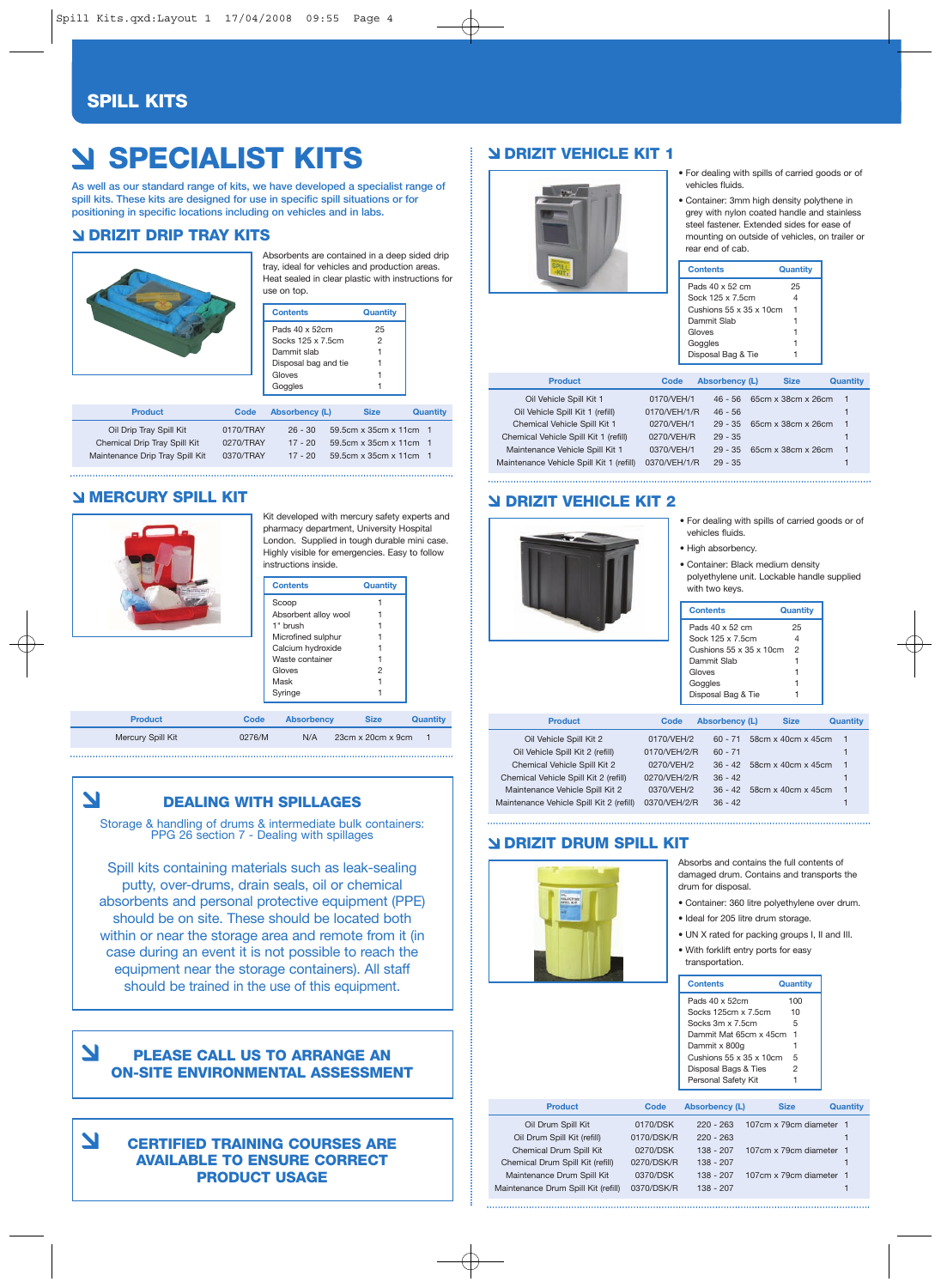#### **www.pwsireland.ie ORDER HOTLINE 1890 93 09 33**

#### **OIL POLLUTION SPILL RESPONSE KIT**



- Designed to deal with any spill that may occur on site, e.g. hoses blowing during delivery, tank overfills, tank roll overs and catastrophic incidence caused by vandalism or accident.
- Ideal basis for environmental management systems.
- Container: Large, heavy duty containers with heavy duty wheels for all surfaces.

• UV stabilised, water tight and lockable.

| <b>Contents</b>                      | Quantity       |
|--------------------------------------|----------------|
| Pads (40cm x 52cm)                   | 300            |
| Mini roll (50cm x 42m)               |                |
| Large roll (100cm x 42m)             |                |
| Socks (3m x 7.5cm)                   | 4              |
| Boom (4m x 12.5cm)                   | 4              |
| Dammit mat (65cm x 45cm) 2           |                |
| Dammit X (800g)                      | 1              |
| Cushions $55 \times 35 \times 10$ cm | 10             |
| Disposal bags                        | 10             |
| Ties                                 | 10             |
| <b>Stakes</b>                        | $\overline{2}$ |
| Personal safety kit                  | $\overline{2}$ |
| Fence boom (25cm x 5m)               | $\overline{c}$ |

| <b>Product</b>                                                  | Code                   | <b>Absorbency (L)</b>  | <b>Size</b>             | Quantity |
|-----------------------------------------------------------------|------------------------|------------------------|-------------------------|----------|
| Oil Pollution Spill Kit 1<br>Oil Pollution Spill Kit 1 (refill) | 0174/OPK<br>0174/OPK/R | 764 - 883<br>764 - 883 | 145cm x 100cm x 135cm 1 |          |

#### **LABORATORY SPILL KIT**



| Supplied in tough durable mini case.<br>Highly visible for emergencies. Instructions on<br>front of case. Refill kits available. |
|----------------------------------------------------------------------------------------------------------------------------------|
| • Deals with spills of acids, caustics and most<br>liquids found in labs                                                         |

• Use scoop for broken glass • Every lab should have one

| $\sim$ . The strong flat of $\sim$ |          |
|------------------------------------|----------|
| <b>Contents</b>                    | Quantity |
| Chem socks 50cm x 7.5cm 2          |          |
| Chem pads 28cm x 33cm              | З        |
| Chem loose particulate 250g 1      |          |
| Polythene scoop                    |          |
| Pair nitrile gloves                | 1        |
| Disposal bags and ties             | 3        |

| <b>Product</b>                  | Code     | <b>Absorbency (L)</b> | <b>Size</b>        | Quantity |
|---------------------------------|----------|-----------------------|--------------------|----------|
| Chemical Lab Spill Kit          | 0276/L   | 5                     | 35cm x 29cm x 12cm |          |
| Chemical Lab Spill Kit (refill) | 0276/L/R | 5                     |                    |          |
| Oil Lab Spill Kit               | 0176/L   |                       | 35cm x 29cm x 12cm |          |

#### **CONTROL OF HAZARDOUS SUBSTANCES**

Regulation 13 of the Control Of Substances Hazardous to Health Regulations 2002 places a duty on employers to provide for appropriate emergency response including immediate remedial actions.

General guide to the prevention of pollution: PPG1 Section 8 - Contingency Plans. It is recommended that appropriate spill kits or absorbent materials are held on site. It is essential that staff know what to do in an emergency.

EN ISO 14001:1996 requires organisations to "establish and maintain procedures to identify potential for and respond to accidents and emergency situations, and for preventing and mitigating the environmental impacts that may be associated with them" (Clause 4.4.7).

#### **EMERGENCY OSR UNIT 7**



To comply with international maritime regulations all vessels are required to carry on board sufficient absorbent materials to mop up oil spills of 7 or 12 barrels dependent on length of vessel. This kit will absorb 7 barrels.

| <b>Contents</b>                      | Quantity |
|--------------------------------------|----------|
| Pads 40 x 52cm                       | 350      |
| Cushions $55 \times 35 \times 10$ cm | 20       |
| Socks 125 x 7 5cm                    | 10       |
| Roll 100 x 42m                       |          |
| Mini Roll 50 x 42m                   |          |
| Dammit Slab                          |          |
| Personal Safety Kit                  | 2        |
| Disposal Bags                        |          |
| Plastic Ties                         |          |

| <b>Product</b>                | Code           | <b>Quantity</b> |
|-------------------------------|----------------|-----------------|
| Emergency OSR Unit 7          | 0170/SR7/NEW   |                 |
| Emergency OSR Unit 7 (refill) | 0170/SR7/NEW/R |                 |

#### **EMERGENCY OSR UNIT 12**



To comply with international maritime regulations all vessels are required to carry on board sufficient absorbent materials to mop up oil spills of 7 or 12 barrels dependent on length of vessel. This kit will absorb 12 barrels.

| <b>Contents</b>                      | <b>Quantity</b> |
|--------------------------------------|-----------------|
| Pads 40 x 52cm                       | 900             |
| Cushions $55 \times 35 \times 10$ cm | 20              |
| Socks 125 x 7.5cm                    | 10              |
| Roll 100 x 42m                       | 2               |
| Dammit Slab                          |                 |
| Personal Safety Kit                  | $\overline{c}$  |
| Disposal Bags                        | 4               |
| <b>Plastic Ties</b>                  | 4               |
|                                      |                 |
| Code                                 | <b>Quantity</b> |
| 0170/SR12                            |                 |
| 0170/SR12/R                          |                 |

#### **FORK LIFT TRUCK KIT**

7

**Product** Emergency OSR Unit 12 Emergency OSR Unit 12 (refill)



Double-sided tape for mounting on fork lift trucks. For spills caused whilst using fork lifts. Contains Dammit slab to seal leaks and tears.

| <b>Contents</b> | Quantity |
|-----------------|----------|
| Pads 40 x 52cm  |          |
| Dammit Slab     |          |
| Gloves          |          |
| Goggles         |          |

| <b>Product</b>         | Code      | <b>Absorbency (L)</b> | <b>Size</b>                   | Quantity |
|------------------------|-----------|-----------------------|-------------------------------|----------|
| Oil Fork lift kit      | 0170/FL/1 |                       | $50cm \times 28cm \times 7cm$ |          |
| Chemical Fork lift kit | 0270/FL/1 | 5                     | $50cm \times 28cm \times 7cm$ |          |
|                        |           |                       |                               |          |

 $\blacktriangleright$ **SPILL KITS CAN ALSO BE MADE TO SUIT YOUR INDIVIDUAL REQUIREMENTS PLEASE CONTACT US FOR DETAILS**

**WE ARE ALSO ABLE TO PROVIDE SPILL KITS WITH YOUR OWN COMPANY LOGO**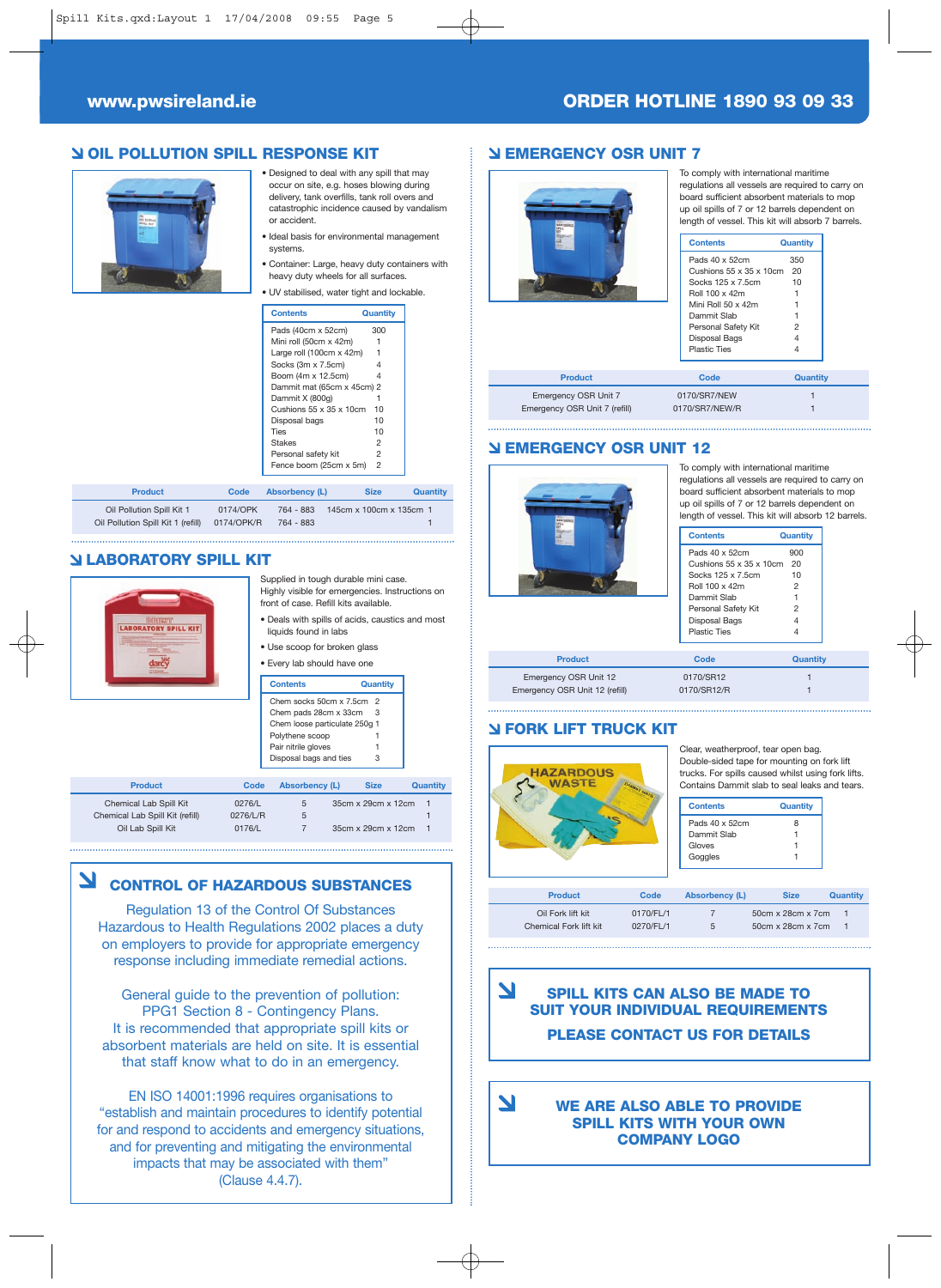#### **SPILL KITS**

# **BIOCAT RANGE**

**BioCat offers significant technical and commercial benefits to spill responders, contaminated land clean up, oil sludge and hydrocarbon comtaminated waste treatment. It absorbs a wide range of hydrocarbon based materials including oils, petrol, derv, hydraulic oils, oil based paints, lubricants, solvents, epoxies and urethanes. It is also highly effective on silicone oils and polymers. A true super absorbent, BioCat is a cost effective solution, with multiple disposal options to significantly reduce the amount and hazardous nature of hydrocarbon waste.**

#### **BIOCAT GRAB BAG SPILL KIT**



The Grab Bag kit is contained in a robust UV stabilised waterproof PVC bag and is designed for use anywhere, inside or outside the workplace for containing and cleaning up spills. Easily stowed or hung on the wall alongside extinguishers, first aid kits etc. It provides a complete emergency station. Perfect for carrying in vehicles for fast response or placed outside in a high risk area such as storage and transfer.

| Contents                  | Quantity |
|---------------------------|----------|
| Bio Cat (5 litre)         | з        |
| Oil Pads 40 x 52cm        | 20       |
| Oil Socks 125 x 7.5cm     | 2        |
| Impact wipes (pack of 50) |          |
| Waste bags and ties       | 3        |
| Nitrile gloves            |          |
| Dammit slah               |          |
|                           |          |

| <b>Product</b>      | Code         | Absorbency (L) | Quantity |
|---------------------|--------------|----------------|----------|
| BioCat Grab Bag Kit | 001/ISP/GRAB | $45 - 66$      |          |

#### **BIOCAT 20L OIL SPILL KIT**



Ideal for a fast response, the 20 litre mini spill kit is designed to deal with small scale hydrocarbon spills. With a compact design for easy stowage this kit is ideal for carriers who carry small quantities of liquids.

| <b>Contents</b>           | Quantity |
|---------------------------|----------|
| BioCat (5 litre)          |          |
| Oil pads 40 x 52cm        | 8        |
| Oil socks 125 x 7.5cm     | 2        |
| Impact wipes (pack of 50) |          |
| Waste bags and ties       | 3        |
| Nitrile gloves            |          |
| Dammit slab               |          |
|                           |          |
|                           | .        |

**Product Code Absorbency (L) Quantity** BioCat 20l spill kit 001/ISP/20 20 - 30

#### **BIOCAT 120L OIL SPILL KIT**



For spill containment and clean up. Essential for any spill response location and meets requirements of ISO14001. Use in lubricant dispensing areas, loading bays, flammable stores and drum stores or hold centrally for mobile emergency response.

|                          |               | <b>Contents</b>              | Quantity |                 |
|--------------------------|---------------|------------------------------|----------|-----------------|
|                          |               | BioCat (20 litre)            |          |                 |
|                          |               | BioCat (5 litre)             |          |                 |
|                          |               | Oil pads 40 x 52cm           | 50       |                 |
|                          |               | Oil socks 125 x 7.5cm        | 4        |                 |
|                          |               | Oil socks 3m x 7.5cm         |          |                 |
|                          |               | Impact wipes (pack of 50)    |          |                 |
|                          |               | Waste bags and ties          | 6        |                 |
|                          |               | PPE kit (goggles & gloves) 1 |          |                 |
|                          |               | Dammit slab                  |          |                 |
|                          |               |                              |          |                 |
| <b>Product</b>           | Code          |                              |          |                 |
|                          |               | <b>Absorbency (L)</b>        |          | <b>Quantity</b> |
| BioCat 120I Spill Kit    | 001/ISP/120   | $120 - 138$                  |          |                 |
| BioCat 120I Kit (refill) | 001/ISP/120/R | $120 - 138$                  |          |                 |

#### **BIOCAT 240L OIL SPILL KIT**



Strategically placed around the site these large portable spill kits are packed with socks, BioCat and pads to contain, absorb and mop-up larger spills.

| <b>Contents</b>            | Quantity |
|----------------------------|----------|
| BioCat (20 litre)          |          |
| BioCat (5 litre)           | 2        |
| Oil pads 40 x 52cm         | 200      |
| Oil socks 125 x 7.5cm      | 5        |
| Oil boom 3m x 12 5cm       |          |
| Impact wipes (pack of 50)  | 1        |
| Waste bags and ties        | հ        |
| PPE kit (goggles & gloves) | 1        |
| Dammit ready mix           | 500a     |

| <b>Product</b>           | Code          | <b>Absorbency (L)</b> | Quantity |
|--------------------------|---------------|-----------------------|----------|
| BioCat 240I Spill Kit    | 001/ISP/240   | $240 - 327$           |          |
| BioCat 240l Kit (refill) | 001/ISP/240/R | $240 - 327$           |          |

#### **BIOCAT 480L OIL SPILL KIT**



Designed primarily for outdoor use dealing with spills that pose an environmental threat: at bulk fuel or chemical storage, waste oil collection points, fuel delivery points and near high risk areas such as rivers and canals.

|     | <b>Contents</b>            | Quantity       |  |
|-----|----------------------------|----------------|--|
|     | BioCat (20 litre)          | З              |  |
|     | BioCat (5 litre)           |                |  |
|     | Oil pads 40x52cm           | 400            |  |
|     | Oil socks 125x7.5cm        | 10             |  |
|     | Oil booms 3m x 12.5cm      | 2              |  |
|     | Impact wipes (pack of 50)  | 1              |  |
|     | Waste bags and ties        | 12             |  |
|     | PPE kit (goggles & gloves) | $\overline{2}$ |  |
|     | Dammit ready mix           | 500a           |  |
|     |                            |                |  |
| ode | <b>Absorbency (L)</b>      |                |  |

| <b>Product</b>           | Code          | <b>Absorbency (L)</b> | Quantity |
|--------------------------|---------------|-----------------------|----------|
| BioCat 480l Spill Kit    | 001/ISP/480   | $480 - 668$           |          |
| BioCat 480l Kit (refill) | 001/ISP/480/R | $480 - 668$           |          |

#### **BIOCAT RECYCLING CENTRE**



BioCat Recycling Centres are designed to be used in conjunction with the BioCat absorbent system. Primarily designed for industrial use, the BioCat Recycling Centre allows the optimum use of BioCat absorbent and will radically reduce the amount of absorbed waste for disposal. Portable, simple to use even simpler to maintain, the Recycling Centres are fully self contained to deal with a spill at the point of occurence. BioCat Recycling Centres are available in small (20L) and large (120L) versions. Suitable for use in industrial premises and as portable kits in vehicles and on site.

| <b>Product</b>                       | Code        | Volume (L) | Quantity |
|--------------------------------------|-------------|------------|----------|
| BioCat Recycling Centre (mini)       | 001/RC/MINI | 20         |          |
| BioCat Recycling Centre (industrial) | 001/RC/120L | 120        |          |

#### **RECYCLING CENTRE STARTER KIT**



Recycling Centre Starter Kit 001/STARTER 150 - 300 1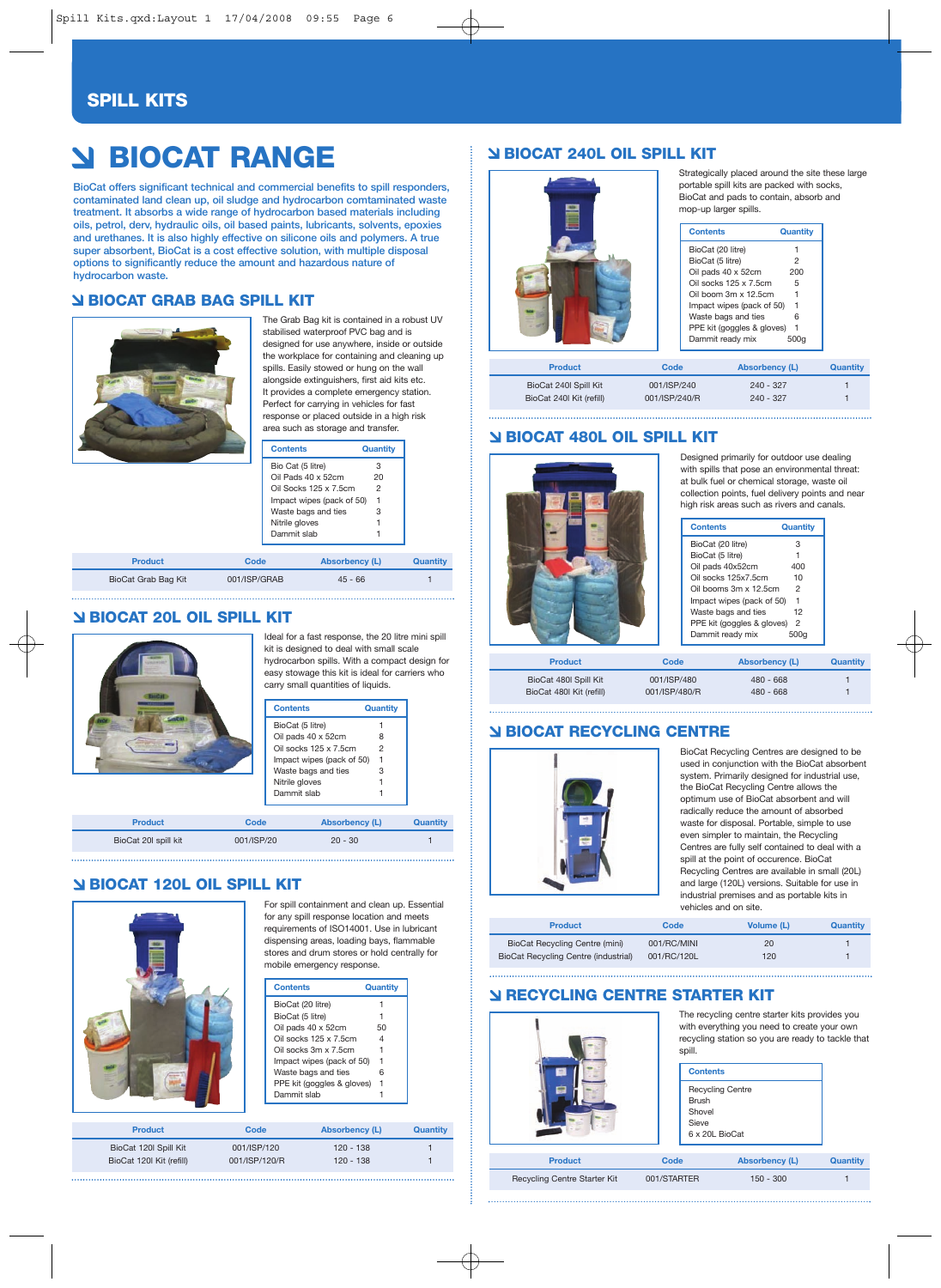#### **www.pwsireland.ie ORDER HOTLINE 1890 93 09 33**

# **CLEANING PRODUCTS**

**Our Challenge branded range of cleaning products has been developed to facilitate your general industrial cleaning requirements. They are also an excellent addition to your spill kit station or daily cleansing products. Our Impact Wipes are strongly recommended in conjunction with our spill kits to help keep your hands clean even in external locations where a water source is unavailable.** 

#### **CHALLENGE ALL**



Challenge All is a highly versatile, multi-functional industrial cleaner. Highly economical in use, 100% biodegradeable

and non-caustic, Challenge All is: • Fast acting • Low foaming • Safe in use

Can be applied through floor scrubbing equipment or manually.

Removes a wide range of build ups including Carbon, Fats, Oils, Greases, Rubber Scuff Marks. Typical uses include:

#### Removing diesel blooms from road surfaces

Applications

Removing heavy oil contamination from asphalt, tarmac, concrete, safety flooring, painted floors and metal

| <b>Product</b> | Code   | Size (L) | <b>Quantity</b> |
|----------------|--------|----------|-----------------|
| Challenge All  | 001/CA |          |                 |

#### **CHALLENGE BIOTASK**



Challenge BioTask is a safe specialist, microbial, hard surface cleaner designed to clean oil and petroleum from surfaces such as concrete, asphalt, rock, rail ballast and soil.

Challenge BioTask accelerates biodegradation of hydrocarbons to help reduce clean-up times. **Applications** 

- Road traffic accident clean-ups
- Rail ballast cleaning
- Degreasing heavy engineering equipment • Bilge tanks
- Car park cleaning
- Removing stains from concrete, block paving and mastic asphalt

| <b>Product</b>           | Code    | Size (L) | <b>Quantity</b> |
|--------------------------|---------|----------|-----------------|
| <b>Challenge BioTask</b> | 001/CBT |          |                 |

#### **CHALLENGE MICROBLAST**



Challenge MicroBlast has been developed for use on all water safe surfaces to remove protein-based stains. Its safe microbial action quickly and economically removes stains such as: • Oil • Tea • Coffee • Red Wine • Cola

• Milk • Blood

from textile surfaces such as contract carpeting. Challenge MicroBlast is designed to be fast acting and will not damage carpet backings.

Challenge MicroBlast is suitable for a range of applications including:

• Exhibition carpet cleaning • Large Concourses • Nightclubs • Restaurants • Public Transport • Commercial offices

**Product Code Size (L) Quantity**

### Challenge MicroBlast 001/CMB 5 4

#### N **CHALLENGE CLEANING PRODUCTS TO SUPPLEMENT AND COMPLETE YOUR SPILL CLEAN-UP OPERATION**

#### **CHALLENGE REDSOLVE**

|                | down heavy hydrocarbon deposits.     | Challenge RedSolve is a specially blended, low<br>hazard solvent cleaner which is designed to break                                                                                             |          |
|----------------|--------------------------------------|-------------------------------------------------------------------------------------------------------------------------------------------------------------------------------------------------|----------|
|                | are an issue.                        | RedSolve can be used on a wide range of<br>surfaces, including metals and concrete. Its low<br>odour formulation allows for use in confined<br>spaces where OELs (Occupational Exposure Limits) |          |
|                | of the BioCat spill system.          | RedSolve breaks down compacted hydrocarbons<br>into an easily encapsulated fluid, allowing the use                                                                                              |          |
|                | breaking down heavy deposits of:     | RedSolve is suitable for a range of applications for                                                                                                                                            |          |
|                | • Grease • Oil (including Crude Oil) |                                                                                                                                                                                                 |          |
|                | $\bullet$ Lubricant                  | • Anti-Vibration Sealants                                                                                                                                                                       |          |
|                | • Power Cable Coolants               |                                                                                                                                                                                                 |          |
| <b>Product</b> | Code                                 | Size (L)                                                                                                                                                                                        | Quantity |

Challenge RedSolve 001/CRS 5 4

#### **IMPACT WIPES**



Impact Wipes are tough enough to clean a wide range of industrial surfaces, yet gentle enough for use on both your hands and face.

#### Multi-Surface Cleaning

Impact Wipes can be used on a wide range of surfaces including metals, plastics, glass and laminates especially where general cleaners are impractical. Impact Wipes are an ideal substitute for cleaning rags as they not only have a powerful cleaning action but also minimise waste costs.

#### Health and Safety

Impact Wipes are both water-based and dermatologically tested, making them a far safer alternative to either solvent or delimonine (orange oil) based products.

#### Packaging

Traditionally, wipes are packaged in flip top tubs that permit the sovent base to evaporate, thus drying out the wipes. Impact Wipes are supplied in an easily re-sealable sachet, ensuring that they remain moist and ready for use.

| <b>Product</b>      | Code   | <b>Box Quantity</b> |  |
|---------------------|--------|---------------------|--|
| <b>Impact Wipes</b> | 001/IW | 16                  |  |

# **BIOREMEDIATION**

**Bioremediation is a safe, cost effective and environmentally responsible method of treating hydrocarbon contaminated land and waste.** 

**We have developed a range of prescriptive solutions which are tailored to suit the individual project requirements to achieve the maximum degradation potential.**

**Bioremediation Feasibility Studies are carried out to determine the degradability of the contaminant and the predicted timescales to ensure the correct solution is employed to achieve the targetted outcome.** 

**The systems are designed to reduce the amount and hazardous nature of oily waste and wherever possible to allow the recycling or re use of the treated material.** 

**Please contact us for your specific requirements**

#### **BIODEGRADEX - ORGANIC SOLIDS DEGRADER**



BioDegradex is a highly effective liquid applied organic matter degrader. The selected bio consortia facilitates the rapid degradation of a wide range of organic deposits that tend to cause unpleasant odours and potential health issues.

- 
- Treatment of pumping stations
- Septic tanks
- Lagoons and other aerobic treatment systems • Hard standing areas
- Rail tracks
- **Applications**